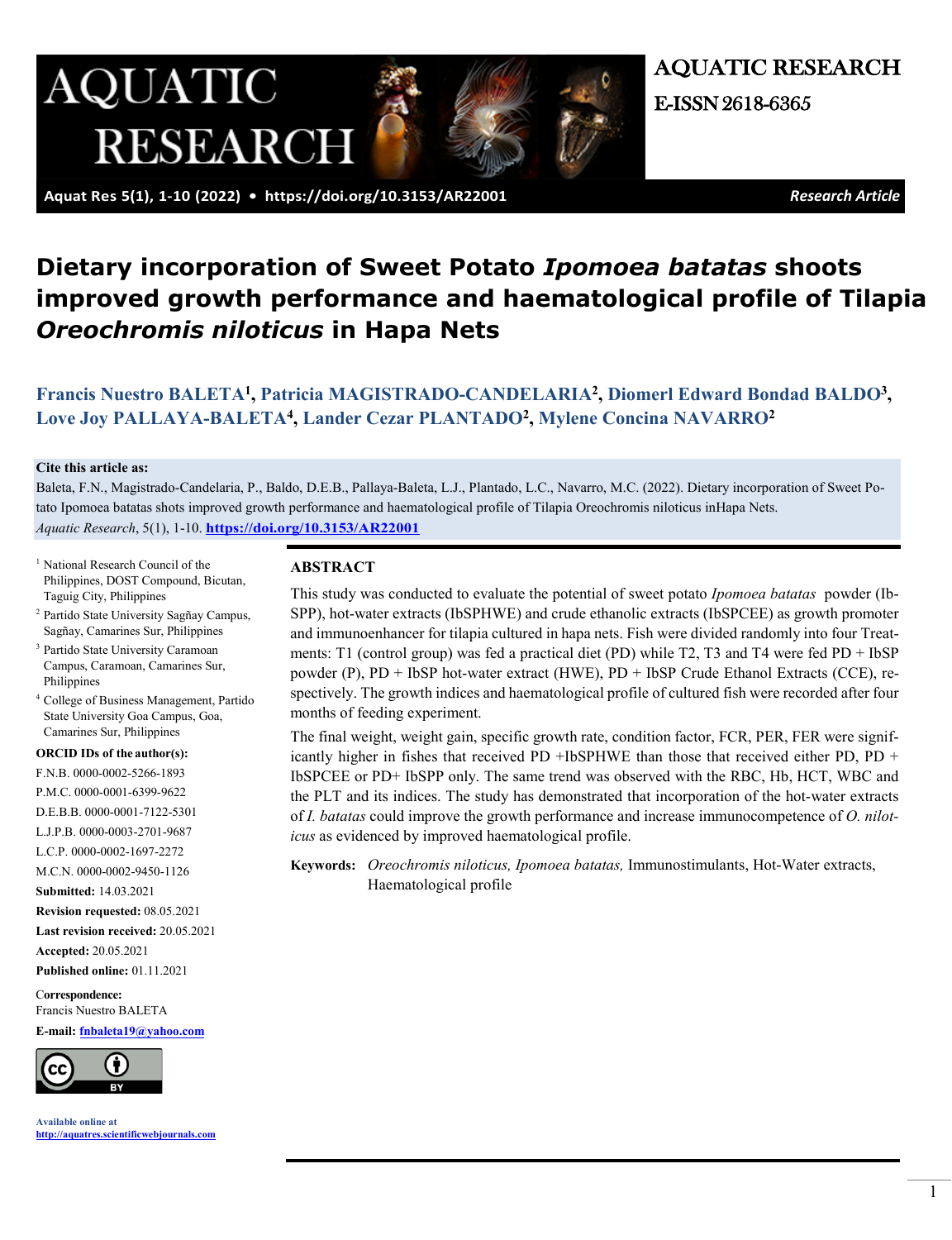### **Introduction**

The production of commercially-important aquaculture species significantly increased during the past decades. To meet the market demands, fish culture practices in enclosed spaces like ponds, net cages and tanks had intensified. Along with intensive fish culture are increase in stocking density, water quality and environment manipulation, enhanced fish nutrition and feeding management and fish health management. However, with increased stocking density, fish are exposed to a number of stressors such as overcrowding, transport, handling, which adversely affect the health status of cultured fish. Improvement of the health status and growth performance of cultured fish is of great importance to aquaculture. Strengthening the defense mechanism of fish through prophylactic administration of immunostimulants seem to be one of the most promising method of controlling diseases in aquaculture (Li et al, 2004; Robertsen, 1999; Raa et al, 1992). These substances increase the immunocompetence and resistance to pathogens and diseases by enhancing both the specific and non-specific defense mechanisms of fish and other organisms (Zhou et al, 2003).

Recently, increasing attention is being paid to the use of plant products for disease control in aquaculture as an alternative to chemical treatments (Reverter et al, 2014) Numerous studies documented the efficacy of plant extracts as anti-stress, growth promoter, appetite stimulator, immunobooster, and elicit disease resistance and anti-pathogen properties in fish and shrimp aquaculture due to the presence of active principles like alkaloids, terpenoids, tannins, saponins, glycosides, flavonoids, phenolics, steroids or essential oils (Chakraborty and Hancz, 2011; Citarasu, 2010).

The sweet potato *Ipomoea batatas* (L) is a dicotyledonous plant that belongs to the bindweed or morning-glory family Convolvulaceae. In the Philippines, sweet potatoes (locally known as *camote* or *kamote*) are an important food crop in rural areas. They are often a staple among impoverished families in provinces, as they are easier to cultivate and cost less than rice, it can even be found growing along the backyards of some houses in the rural areas of the country. The young shoots (red or purple in color) and leaves of *I. batatas* are sometimes eaten as a salad or a main ingredient in some stew. The leaves are even used as a cheap source of protein for ruminant feeds.

Various leaf meal and other plant extracts have been studied as a potential feed ingredient for fish and shrimp (Garg et al, 2019; Labh et al, 2017; Wu et al, 2016; Ganzon-Naret, 2014; Baleta et al, 2013; Kaleeswaran et al, 2011; Abd El-Hakim et al, 2010;

Olmendo Sanchez et al, 2009; Afuang et al, 2003; ), however, utilization of sweet potato leaf meal and extracts as a feed ingredient for animal and fish diets is scarce (Adewolu, 2008; Abonyi et al, 2012). The study was conducted to determine the effects of sweet potato shoots as growth promoter and immunobooster for tilapia particularly on the survival, growth indices and haematological profile.

# **Material and Methods**

### *Experimental Fish*

Healthy tilapia (*O. niloticus*) with a mean weight of 17-18 g were obtained from the Partido State University (PSU) Multispecies Hatchery Laboratory, PSU Sagñay Campus. Fish were acclimated for two weeks at the experimental hapa nets (3m x 5m x 1m) installed in 1000 m2 pond**.** Fish were fed with commercial feed *ad libitum* twice per day until initiation of the experiment. During the feeding experiment, ten (10) fish were stocked at each hapa net (1m x 1m x1m) Water parameters were measured during the conditioning phase and the duration of the feeding experiment. The water temperature, pH and dissolved oxygen ranged between  $29 \pm 2.2$  °C, 7.2-7.5 pH and  $6.4 \pm 1.3$  mg L-1 , respectively during the culture period.

### *Collection and Preparation of I. batatas Powdered Leaves*

The shoots of *I. batatas* were purchased at the local market of the town. Preparation of the feeds were done at the CAS Science Laboratory, Partido State University, Goa, Camarines Sur, Philippines. The leaves were washed thoroughly with tap water and the unwanted parts (stems and the necrotic parts of the leaves) were removed. The cleaned and sorted leaves were airdried for two weeks at room temperature. The air-dried leaves were oven-dried at  $60^{\circ}$ C until a brittle and crispy consistency of the leaves is achieved. The dried leaves were crushed and grinded with a blender and hammer mill until powdered particles are produced. The powdered leaves were stored in an airtight plastic container at room temperature until use. The ratio of wet to dried powdered *I. batatas* leaves were recorded.

### *Preparation of the Hot-Water Extracts of I. batatas*

The hot-water extract of *Ipomea batatas* shoots were prepared based on the method described by Fujiki et al. (1992), Hou and Chen (2005) and Baleta et al (2013) with modifications. Briefly, 100 g of dried *I. batatas* powder were added to 1000 mL of distilled water and were boiled for 3 h in a water bath set-up. The boiled suspension was passed through a nylon mesh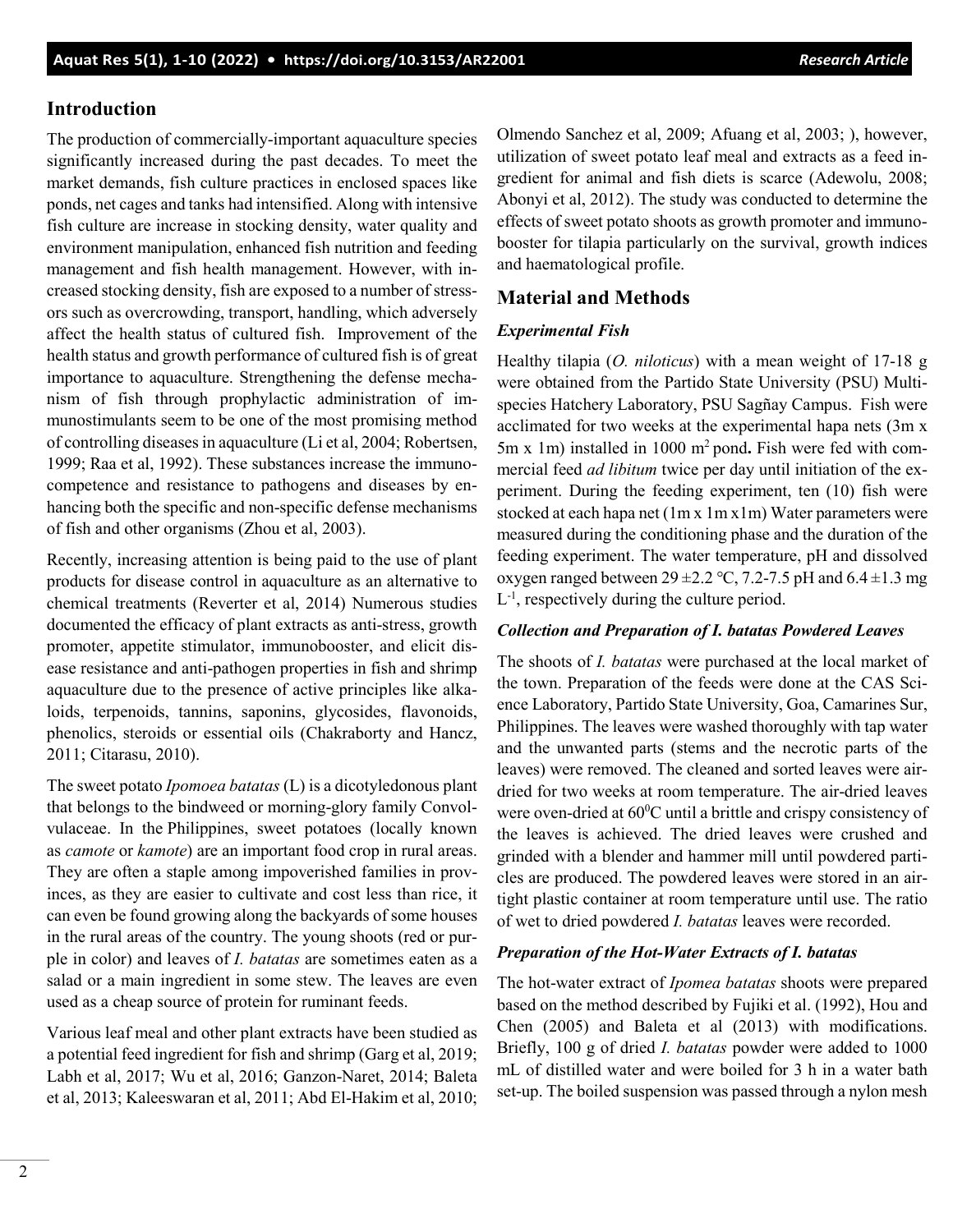and the filtrate were frozen until use. The frozen *I. batatas* HWE were thawed and were boiled before use for the experiment.

#### *Preparation of the I. batatas Crude Ethanolic Extracts*

Five hundred grams of *I. batatas* powder were soaked in 5 L of 95% ethanol and incubated in the dark condition at room temperature for 72 hrs. Thereafter, the supernatant was filtered using Whatman No. 42 filter paper. The supernatant was then evaporated to dry under reduced condition (40℃) via a rotary evaporator (IKA-100). The obtained extract was stored at a refrigerator.

#### *Preparation of Experimental Diets and Feeding Experiment*

Fish were divided randomly into four Treatments (T1, T2, T3 and T4). Each group was divided into two subgroups (A and B; each sub-group had triplicate of 30 fish). Subgroup A was used for growth and survival studies while subgroup B was used for examination of haematological profile. T1 (control group) was fed a practical diet. Experimental diets were formulated from locally available ingredients to satisfy the nutrient requirements of *O. niloticus* (Table 1). The proximate composition of the practical and experimental diets is presented in Table 2 The ingredients were ground, mixed, pelletized to a 1.5 mm diameter and dried at room temperature for a day. Pellets were stored at 4℃ until use. T2 was fed practical diet supplemented with 5% *I. batatas* powder (50 g kg<sup>-1</sup>). T3 and T4 were given with practical diet supplemented with 5% *I. batatas* HWE (50 mL kg-1 ) and 5% I. batatas CEE (50 g kg<sup>-1</sup>), respectively . Food was provided twice daily (8:00 am and 4:00 pm) at the rate of 5% of fish live body weight. The amount of food was readjusted every two weeks according to fish weight.

|  |  |  |  | Table 1. Ingredients (per kg) for the experimental diets of tilapia |  |  |
|--|--|--|--|---------------------------------------------------------------------|--|--|
|--|--|--|--|---------------------------------------------------------------------|--|--|

|                    | <b>Experimental Groups</b> |              |                 |                 |  |  |  |
|--------------------|----------------------------|--------------|-----------------|-----------------|--|--|--|
| Feed Ingredient    | Practical Diet (PD)        | $PD + IbSPP$ | $PD + IbSP HWE$ | $PD + IbSP CEE$ |  |  |  |
| Fish Meal (local)  | 0.25                       | 0.28         | 0.28            | 0.28            |  |  |  |
| Corn Meal          | 0.12                       | 0.10         | 0.10            | 0.10            |  |  |  |
| Soy bean meal      | 0.28                       | 0.27         | 0.27            | 0.27            |  |  |  |
| Rice bran          | 0.21                       | 0.16         | 0.16            | 0.16            |  |  |  |
| Corn Oil           | 0.05                       | 0.05         | 0.05            | 0.05            |  |  |  |
| Vit. And Minerals  | 0.04                       | 0.04         | 0.04            | 0.04            |  |  |  |
| Corn Starch        | 0.05                       | 0.05         | 0.05            | 0.05            |  |  |  |
| <b>IbSP</b> Powder |                            | 0.05         |                 |                 |  |  |  |
| <b>IbSP HWE</b>    |                            |              | 0.05            |                 |  |  |  |
| <b>IbSP CCE</b>    |                            |              |                 | 0.05            |  |  |  |

**Note: IbSP** – *Ipomoea batatas Sweet Potato Powder*;

 **IbSP** HWE - *Ipomoea batatas Sweet Potato Hot-water Extract;* 

 **IbSP** CCE - *Ipomoea batatas Sweet Potato Crude Ethanolic Extract*

| <b>Table 2.</b> Proximate composition of the practical and experimental diets of tilapia |  |  |  |  |  |
|------------------------------------------------------------------------------------------|--|--|--|--|--|
|------------------------------------------------------------------------------------------|--|--|--|--|--|

|                                   | <b>Experimental Groups</b> |              |                 |                 |  |  |  |
|-----------------------------------|----------------------------|--------------|-----------------|-----------------|--|--|--|
| Feed Ingredient                   | Practical Diet (PD)        | $PD + IbSPP$ | $PD + IbSP HWE$ | $PD + IbSP CEE$ |  |  |  |
| Crude Protein ( $N \times 6.25$ ) | 25.12                      | 25.48        | 25.25           | 24.26           |  |  |  |
| Crude Fat                         | 12.45                      | 13.91        | 12.24           | 12.23           |  |  |  |
| Ash                               | 10.42                      | 11.05        | 11.08           | 10.97           |  |  |  |
| Moisture                          | 12.89                      | 12.93        | 12.13           | 13.08           |  |  |  |
| Total Carbohydrates (%)           | 34.15                      | 34.63        | 34.20           | 34.94           |  |  |  |

**Note: IbSP** – *Ipomoea batatas Sweet Potato Powder*;

 **IbSP** HWE - *Ipomoea batatas Sweet Potato Hot-water Extract;* 

 **IbSP** CCE - *Ipomoea batatas Sweet Potato Crude Ethanolic Extract*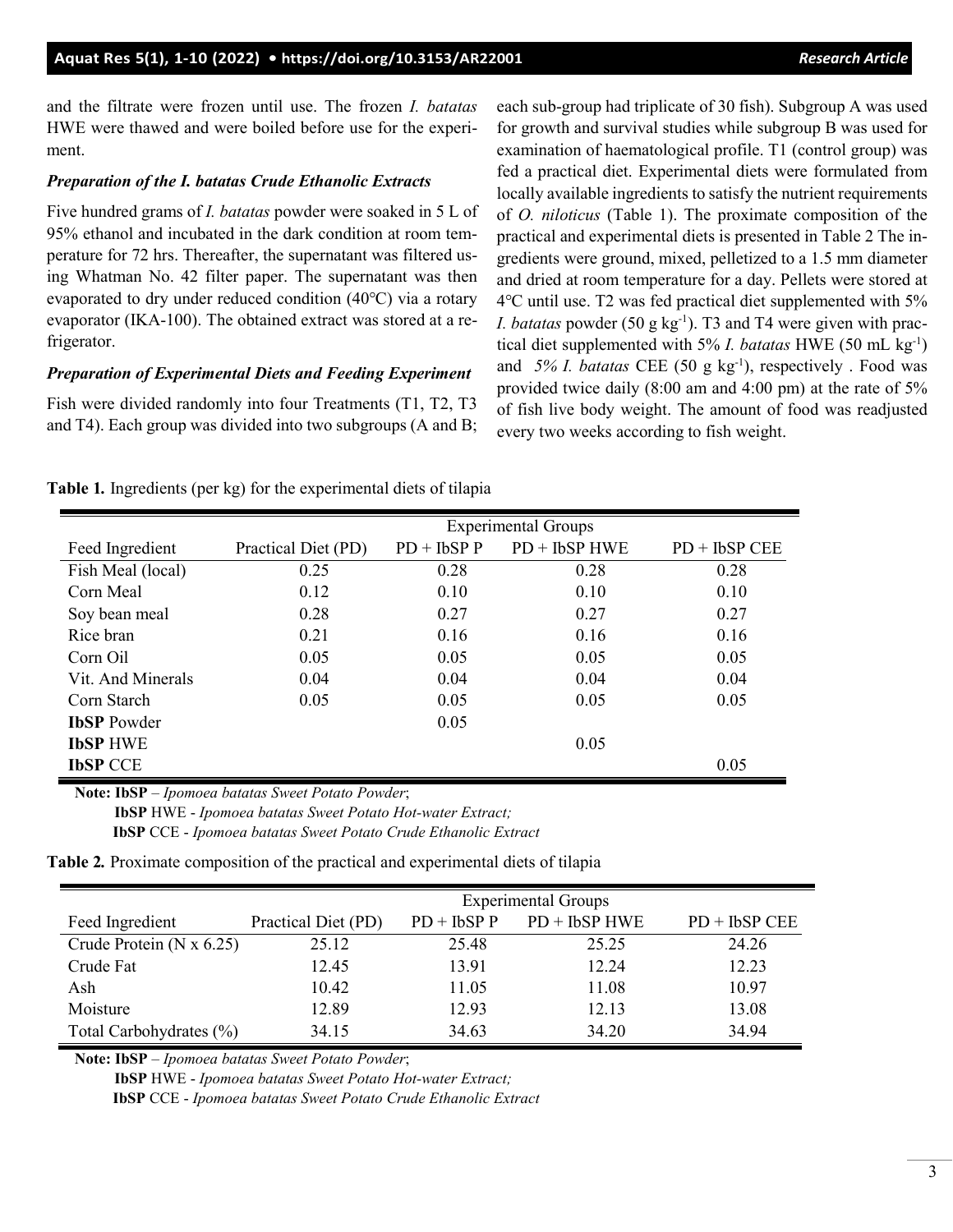# *Growth Performance*

The experimental fish in sub-group A were counted and weighed at the end of the feeding experiment to assess growth performance. The final body weight (FBW), weight gain (WG), specific growth rate (SGR), feed conversion ratio (FCR), protein efficiency ratio (PER), feed efficiency ratio (FER) and condition factor (CF) were determined according to De Silva and Anderson (1995), Hevroy et al. (2005) and Jafarian et al. (2007).

# *Haematological Profile, Blood Collection and Plasma Separation*

Six fish were randomly collected from each treatment in subgroup B at the end of the feeding experiment. Whole blood were collected from the caudal vein of each fish using 1cc syringe (25 g x  $5/8$ ). The collected blood was transferred in 0.5 mL heparin vacutainer tube with EDTA and maintained at low temperature until analyses. The blood parameters red blood cell count (RBC; 10<sup>6</sup>/mL), hematocrit (HCT; %), hemoglobin concentration (HB; g/l), mean corpuscular volume (MCV; fl), mean corpuscular hemoglobin (MCH; pg) and mean corpuscular hemoglobin concentration (MCHC; g/dl), white blood cell count (WBC; 10<sup>3</sup>/mL), lymphocytes (LYMP#; 10<sup>6</sup>/mL), monocytes (Mon#; 10<sup>6</sup>/mL), eosinophil (Eos#; 10<sup>6</sup>/mL), platelet count (PLT; 10<sup>6</sup>/mL), mean platelet volume (MPV; fl), platelet distribution width (PDW; fl), platelet large cell count (P-LCC;

106 /mL) and platelet large cell ratio (P-LCR; %) were analyzed using Rayto Auto Hematological Analyzer (RT-7600).

### *Statistical Analyses*

All data were analyzed by one-way ANOVA  $(P<0.05)$  and Tukey's tests. A value of P<0.05 was considered statistically significant. All statistical analyses were performed using SPSS v.26 (SPSS, IL, USA).

## **Results and Discussion**

The final weight, weight gain, specific growth rate and condition factor were significantly higher in fishes that received practical diets supplemented with the HWE of *I. batatas* than those that received either PD, PD + IbSPCEE or PD+ IbSPP only for four months (Table 3). Similarly, the feed conversion ratio, protein efficiency ratio, and feed efficiency ratio is significantly higher in T3 (PD +IbSPHWE) as compared to T4 (PD + Ib-SPCEE), T1 (PD), and T2 (PD + IbSPP) after the feeding experiment (Table 4).

Significant increase in RBC, Hb, HCT and other RBC indices were also observed in fishes that received PD+IbSPHWE as compared to fishes that received either PD + IbSPCEE, PD+ IbSPP, or PD only (Table 5)  $(P<0.05)$ . The same trend was observed with the WBC and other leukocyte indices (Table 6), and even with the PLT and its indices (Table 7).

**Table 3.** Growth Performance of *O. niloticus* under different diets with sweet potato *I. batatas* powder and extracts after 16 wk culture period

| Parameters                    | Feeds                                |                               |                                |                            |  |  |
|-------------------------------|--------------------------------------|-------------------------------|--------------------------------|----------------------------|--|--|
|                               | Control                              |                               | <b>Experimental Treatments</b> |                            |  |  |
|                               | Feed 1                               | Feed 2                        | Feed 3                         | Feed 4                     |  |  |
|                               | $(0 \text{ g kg}^{-1} \text{ IbSP})$ | (PD + IbSP Powder)            | $(PD + IbSHWE)$                | $(PD + IbSCEE)$            |  |  |
| Length (Initial) cm           | $9.50 \pm 0.35^{\text{a}}$           | $10.13 \pm 0.12^a$            | $9.23 \pm 0.44^{\text{a}}$     | $9.47 \pm 0.43^{\circ}$    |  |  |
| Length (Final) cm             | $16.23 \pm 0.40^b$                   | $16.11 \pm 0.35^b$            | $18.49 \pm 0.44$ <sup>a</sup>  | $16.86 \pm 0.33^b$         |  |  |
| Weight (Initial) g            | $14.03 \pm 0.44^{\text{a}}$          | $14.65 \pm 0.23$ <sup>a</sup> | $14.23 \pm 0.20^{\circ}$       | $14.93 \pm 1.09^{\circ}$   |  |  |
| Weight (Final) g              | $78.80 \pm 5.69^{\rm b}$             | $78.67 \pm 4.83^b$            | $120.24 \pm 5.69^{\circ}$      | $85.40 \pm 5.42^b$         |  |  |
| Weight gain $(g)$             | $60.84 \pm 5.20^b$                   | $60.81 \pm 14.23^b$           | $101.25 \pm 4.71$ <sup>a</sup> | $67.26 \pm 6.25^b$         |  |  |
| Survival rate $(\% )$         | $100 \pm 0.00^{\text{a}}$            | $100 \pm 0.00^a$              | $100 \pm 0.00^{\rm a}$         | $100 \pm 0.00^a$           |  |  |
| Average Daily weight gain (g) | $0.57 \pm 0.05^{\circ}$              | $0.56 \pm 0.04^b$             | $0.93 \pm 0.05^{\text{a}}$     | $0.62 \pm 0.05^{\circ}$    |  |  |
| Average Daily length gain (g) | $0.06 \pm 0.01$ <sup>ab</sup>        | $0.05 \pm 0.00^b$             | $0.08 \pm 0.01^{\text{a}}$     | $0.06 \pm 0.01^{ab}$       |  |  |
| Specific Growth rate          | $1.51 \pm 0.09^b$                    | $1.47 \pm 0.05^{\rm b}$       | $1.87 \pm 0.03^{\text{a}}$     | $1.53 \pm 0.05^b$          |  |  |
| <b>Condition Factor</b>       | $1.51 \pm 0.03^{\text{a}}$           | $1.52 \pm 0.02^a$             | $1.67 \pm 0.04^{\text{a}}$     | $1.54 \pm 0.05^{\text{a}}$ |  |  |

Means with the same letters as superscripts are not significantly different (P>0.05)

Values are expressed as mean ± standard error, calculated from the mean-square for error of the ANOVA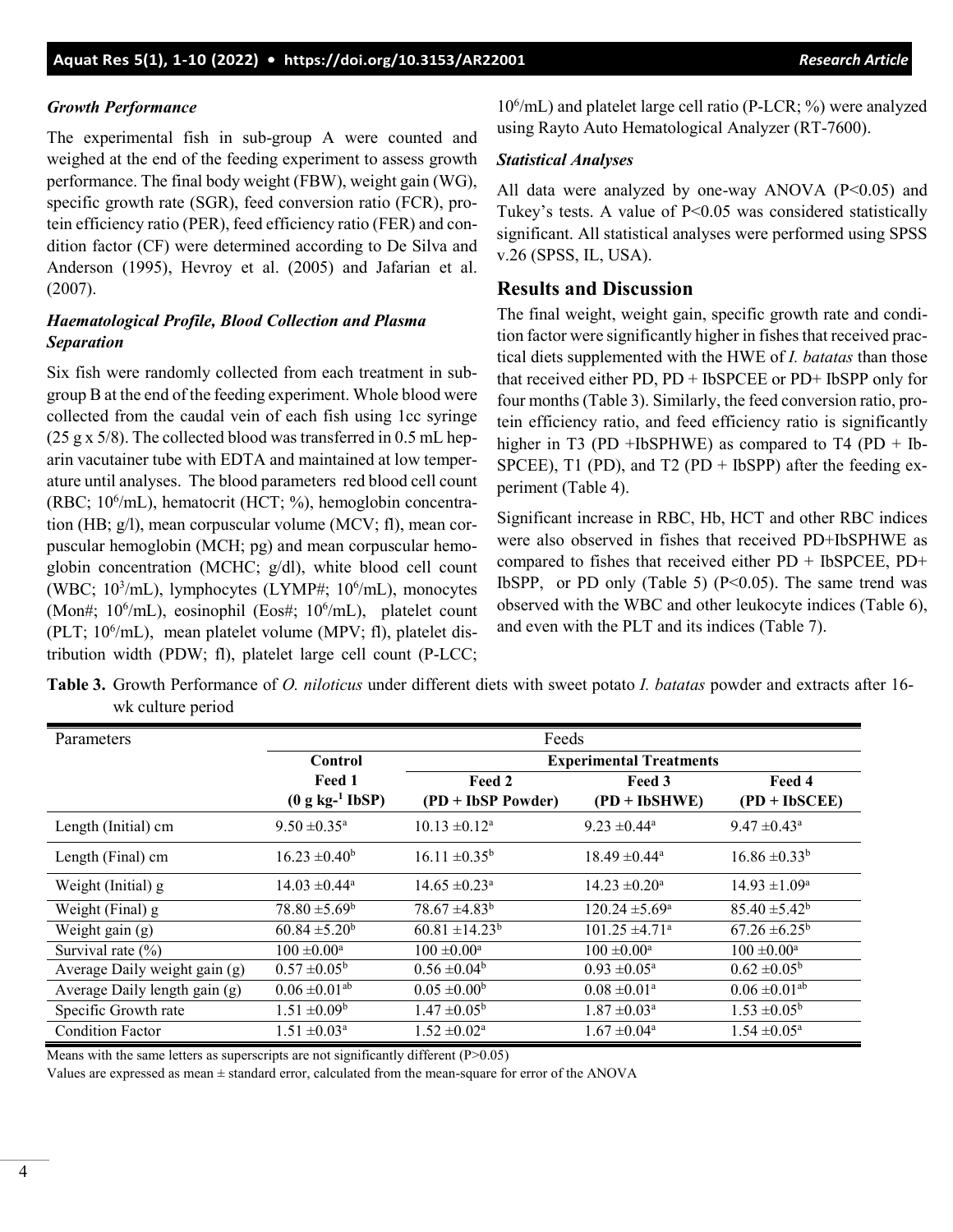**Table 4.** Parameters of feed and nutrient utilization of *O. niloticus* under different diets with sweet potato I*. batatas* powder and extracts after 16-wk culture period

| Parameters                         |                                      | Feeds                          |                               |                          |  |  |
|------------------------------------|--------------------------------------|--------------------------------|-------------------------------|--------------------------|--|--|
|                                    | Control                              | <b>Experimental Treatments</b> |                               |                          |  |  |
|                                    | Feed 1                               | Feed 2                         | Feed 3                        | Feed 4                   |  |  |
|                                    | $(0 \text{ g kg}^{-1} \text{ IbSP})$ | (PD + IbSP Powder)             | $(PD + IbSHWE)$               | $(PD + IbSCEE)$          |  |  |
| Feed intake (g feed $g^{-1}$ fish) | $95.94 \pm 0.08^{\rm b}$             | $96.52 \pm 0.64^b$             | $98.59 \pm 0.56^{\mathrm{a}}$ | 93.85 $\pm 0.76$ °       |  |  |
| Feed conversion ratio              | $1.51 \pm 0.15^{\text{a}}$           | $1.52 \pm 0.11^a$              | $0.94 \pm 0.04^b$             | $1.35 \pm 0.11^a$        |  |  |
| Protein Efficiency Ratio           | $2.15 \pm 0.20^b$                    | $2.13 \pm 0.16^b$              | $3.53 \pm 0.18^a$             | $2.34 \pm 0.18^b$        |  |  |
| Feed efficiency ratio              | $67.52 \pm 6.41^b$                   | $66.30 \pm 4.65^{\rm b}$       | $107.47 \pm 5.05^{\circ}$     | $75.12 \pm 5.91^{\rm b}$ |  |  |

Means with the same letters as superscripts are not significantly different (P>0.05)

Values are expressed as mean ± standard error, calculated from the mean-square for error of the ANOVA

**Table 5.** Erythrocyte indices of *O. niloticus* under different diets with sweet potato *I. batatas* powder and extracts after 16-wk culture period.

|               |                                                               |                                   |                                    | Erythrocyte Indices                                                    |                                                                    |                                                                                        |                                                                             |
|---------------|---------------------------------------------------------------|-----------------------------------|------------------------------------|------------------------------------------------------------------------|--------------------------------------------------------------------|----------------------------------------------------------------------------------------|-----------------------------------------------------------------------------|
| Treatment     | <b>Red Blood</b><br><b>Cell</b><br><b>RBC</b><br>$(10^6$ /mL) | <b>Hemoglobin</b><br>Hb<br>(g/dL) | Hematocrit<br><b>HCT</b><br>$(\%)$ | <b>Mean Corpus-</b><br>cular Volume<br><b>MCV</b><br>(f <sub>l</sub> ) | <b>Mean Cor-</b><br>puscular He-<br>moglobin<br><b>MCH</b><br>(pg) | <b>Mean Corpus-</b><br>cular Hemoglo-<br>bin Concera-<br>tion<br><b>MCHC</b><br>(g/dL) | <b>Red Blood</b><br><b>Cell Distri-</b><br>bution<br>Width<br><b>RDW-CV</b> |
| <b>PD</b>     | $1.69 \pm 0.03$ <sup>c</sup>                                  | $78.00 \pm 2.85$ °                | $28.13 \pm 1.09^{\circ}$           | $169.01 \pm 3.81$ °                                                    | 49.64 $\pm$ 0.42 <sup>b</sup>                                      | $254.33 \pm 8.29^b$                                                                    | $10.05 \pm 0.49^{\rm b}$                                                    |
| PD+IbS Powder | $1.72 \pm 0.03$ <sup>ac</sup>                                 | $84.87 \pm 1.02^b$                | $29.52 \pm 0.58$ <sup>c</sup>      | $172.84 \pm 3.66$ bc                                                   | $48.05 \pm 0.83^b$                                                 | $269.67 \pm 4.42^b$                                                                    | $15.75 \pm 1.79^{\rm a}$                                                    |
| PD+IbS HWE    | $2.20 \pm 0.04^{\text{a}}$                                    | $106.33 \pm 3.09^{\circ}$         | $39.68 \pm 1.12^a$                 | $185.53 \pm 2.49^{\circ}$                                              | 53.27 $\pm$ 0.94 <sup>a</sup>                                      | $329.53 \pm 10.66^a$                                                                   | $20.57 \pm 2.40^{\circ}$                                                    |
| PD+IbS CEE    | $1.82 \pm 0.03^b$                                             | $88.33 \pm 1.99^b$                | $32.26 \pm 0.69^b$                 | $181.25 \pm 2.96^{ab}$                                                 | $49.28 \pm 0.55^{\rm b}$                                           | $274.33 \pm 3.75^{\rm b}$                                                              | $17.06 \pm 1.54^b$                                                          |

Means with the same letters as superscripts are not significantly different  $(P > 0.05)$ 

Values are expressed as mean ± standard error, calculated from the mean-square for error of the ANOVA

**Table 6.** Leukocyte indices of *O. niloticus* under different diets with sweet potato *I. batatas* powder and extracts after 16-wk culture period.

|               | Leukocyte Indices                                     |                                      |                                                |                                                   |                                                  |  |  |
|---------------|-------------------------------------------------------|--------------------------------------|------------------------------------------------|---------------------------------------------------|--------------------------------------------------|--|--|
| Treatment     | <b>White Blood</b><br><b>Cell WBC</b><br>$(10^6$ /mL) | Lymphocytes<br>LYMP#<br>$(10^6$ /mL) | <b>Monocytes</b><br><b>MON</b><br>$(10^6$ /mL) | <b>Nuetrophils</b><br><b>NEUT</b><br>$(10^6$ /mL) | <b>Eosinophils</b><br><b>EOS</b><br>$(10^6$ /mL) |  |  |
| PD            | $67.45 \pm 0.84$ °                                    | $67.02 \pm 1.06^{\circ}$             | $67.02 \pm 1.06$ °                             | $15.84 \pm 5.77$ <sup>a</sup>                     | $2.34 \pm 1.21$ <sup>a</sup>                     |  |  |
| PD+IbS Powder | $78.05 \pm 2.38^{\rm b}$                              | $72.16 \pm 1.92^b$                   | $72.16 \pm 1.92^b$                             | $16.59 \pm 10.37$ <sup>a</sup>                    | $2.26 \pm 0.62$ <sup>a</sup>                     |  |  |
| PD+IbS HWE    | $88.75 \pm 1.86^a$                                    | $82.23 \pm 1.30^{\circ}$             | $82.23 \pm 1.30^{\circ}$                       | $22.48 \pm 5.47$ <sup>a</sup>                     | $1.38 \pm 0.74$ <sup>a</sup>                     |  |  |
| PD+IbS CEE    | $78.44 \pm 2.09^b$                                    | $79.28 \pm 1.32^{\circ}$             | $79.28 \pm 1.32^{\text{a}}$                    | $22.92 \pm 11.42$ <sup>a</sup>                    | $1.51 \pm 1.08$ <sup>a</sup>                     |  |  |

Means with the same letters as superscripts are not significantly different (P>0.05)

Values are expressed as mean ± standard error, calculated from the mean-square for error of the ANOVA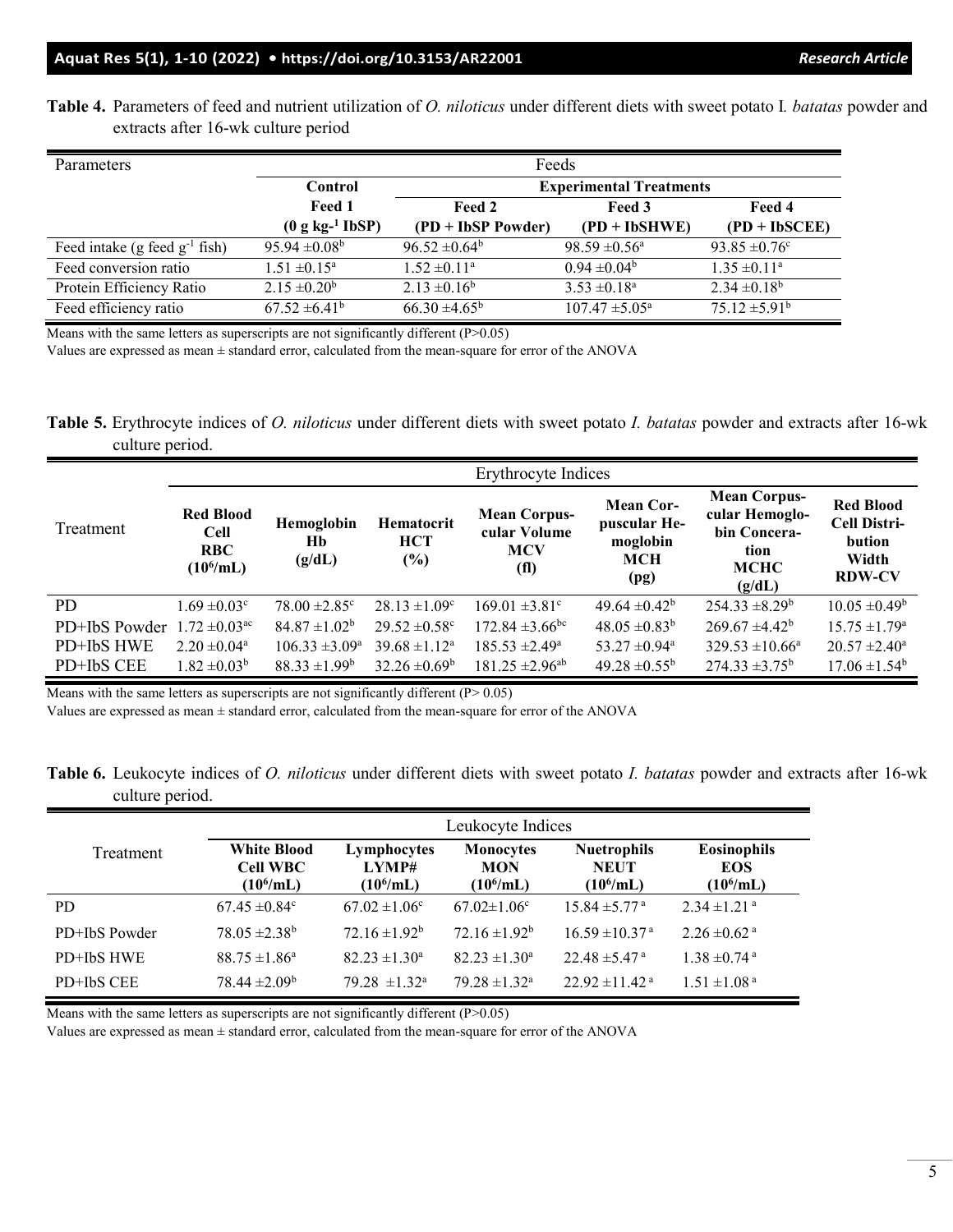|               | PLT Indices                                   |                                          |                                                          |                                          |                                                                            |                                                                          |  |  |
|---------------|-----------------------------------------------|------------------------------------------|----------------------------------------------------------|------------------------------------------|----------------------------------------------------------------------------|--------------------------------------------------------------------------|--|--|
| Treatment     | <b>Platelet</b><br><b>PLT</b><br>$(10^6$ /mL) | <b>Mean Platelet</b><br>Volume<br>MPV(f) | <b>Platelet Distribution</b><br><b>Width PDW</b><br>(fl) | <b>Plateletcrit</b><br><b>PCT</b><br>(%) | <b>Platelet-Large</b><br><b>Cell Count</b><br><b>P-LCC</b><br>$(10^6$ /mL) | <b>Platelet-</b><br><b>Large Cell</b><br>Ratio<br><b>P-LCR</b><br>$(\%)$ |  |  |
| <b>PD</b>     | $321.93 \pm 22.47$ °                          | $9.85 \pm 2.23$ <sup>a</sup>             | $4.75 \pm 0.34$ <sup>a</sup>                             | $0.21 \pm 0.03^b$                        | $6.53 \pm 0.61^{\circ}$                                                    | $28.80 \pm 3.72$ <sup>a</sup>                                            |  |  |
| PD+IbS Powder | $446.27 \pm 26.06^b$                          | $5.13 \pm 0.07^b$                        | $4.19 \pm 0.08^a$                                        | $0.24 \pm 0.01^{\rm b}$                  | $7.11 \pm 0.47$ <sup>a</sup>                                               | $34.27 \pm 2.83^{\circ}$                                                 |  |  |
| PD+IbS HWE    | $694.33 \pm 43.45^{\circ}$                    | $4.91 \pm 0.07^{\rm b}$                  | $4.17 \pm 0.09^{\text{a}}$                               | $0.35 \pm 0.03^{\text{a}}$               | $6.17 \pm 0.42^{\text{a}}$                                                 | $37.86 \pm 4.56^{\circ}$                                                 |  |  |
| PD+IbS CEE    | $413.00 \pm 17.68^{\rm b}$                    | $5.17 \pm 0.11^b$                        | $4.12 \pm 0.09^{\text{a}}$                               | $0.28 \pm 0.02^b$                        | $7.03 \pm 0.77$ <sup>a</sup>                                               | $36.27 \pm 3.96^{\circ}$                                                 |  |  |

**Table 7.** Platelet indices of *O. niloticus* under different diets with sweet potato *I. batatas* powder and extracts after 16-wk culture period.

Means with the same letters as superscripts are not significantly different  $(P>0.05)$ 

Values are expressed as mean ± standard error, calculated from the mean-square for error of the ANOVA

Incorporation of feed additives; such as vitamins, minerals and prebiotics are considered as promising options in aquaculture particularly in the enhancement of growth, disease prevention and improvement of aquatic animal health.

Several plant extracts are reported to stimulate appetite and promote weight gain when they are administered to cultured fish (Harikrishnan et al., 2012; Pavaraj et al., 2011; Takaoka et al., 2011). In the study of Shalaby et al. (2006), food intake, specific growth rate and final weight of Nile tilapia (*Oreochromis niloticus*) increased when garlic was incorporated in the diet. Punitha et al (2008) found out that grouper *Ephinephelus tauvina* fed diets with a mixture of methanolic herb extracts (Bermuda grass (*Cynodon dactylon*), Long pepper (*Piper longum*), stonebreaker (*Phyllanthus niruri*), coat buttons (*Tridax procumbens*) and ginger (*Zingiber officinalis*)) exhibited 41% increase in weight of grouper than the control group. Aside from gain in weight, several studies demonstrated that plant extracts somehow improve digestibility and availability of nutrients resulting in an increase in feed conversion and leading to a higher protein synthesis (Citarasu, 2010; Nya and Austin, 2009; Talpur et al., 2013). For example, Putra et al. (2013) showed that supplemented diet with 1% of ethanolic katuk extract (*Sauropus androgynous*) stimulated appetite, growth and improved food utilization (lower feed conversion ratio) in grouper *Ephinephelus coioides*. The health status of the fish can also be determined by evaluating the Specific growth rate (SGR) and condition factor (CF). Extracts from plants and other products may control, limit and inhibit the growth and colonization of numerous pathogenic and nonpathogenic species of bacteria in fish guts. The incorporation of these plant extracts in the diets of fish may provide greater efficiency in the feed

utilization, which may result in improved growth and feed efficiency (Jain et al, 2008; Bedford, 2000). Our study demonstrated that the incorporation of *I. batatas* extracts in the practical diets of tilapia significantly improve the gain in weight, specific growth rate, feed conversion ratio, protein efficiency ratio, feed efficiency ratio and condition factor of tilapia.

Haematological profile is a pathophysiological reflector of the entire body and the counts of various parameters in blood give an indication to the health status of fish by determining any abnormality brought about by using these immunostimulants (Tewary and Patra, 2011). The results of the present study indicated that inclusion of *I. batatas* in the fish diet increased the RBC counts and the values appeared to increase with increasing dietary inclusion levels of *I. batatas* in healthy fish. The result of the present study is in agreement with observed increase in RBC in: *C. carpio* fed extract of *Eurphobia hirta* (Pratheepa and Sukumaran, 2014), and *Clarias gariepinus* fed *Morus alba extract* (Sheikhlar et al, 2014). These results also correspond with those by Nya and Austin (2009) who reported the counts of RBC were significantly higher in rainbow trout fed with the garlic-added and ginger-added diets. The apparent increase in RBC after dietary supplementation with *I. batatas* may be related to presence of iron, vitamin A, vitamin B, vitamin C and vitamin B12 which are required for RBC production (Dugency et al, 2003).

The nutritive status of fish can be linked to the health condition of an animal and potential way they deal with stress resulting from their surrounding environment. In our study, a clear link between increased weight and length gains with the increased number of RBCs and other haematological parameters can be observed. The primary function of WBC's is to defend the body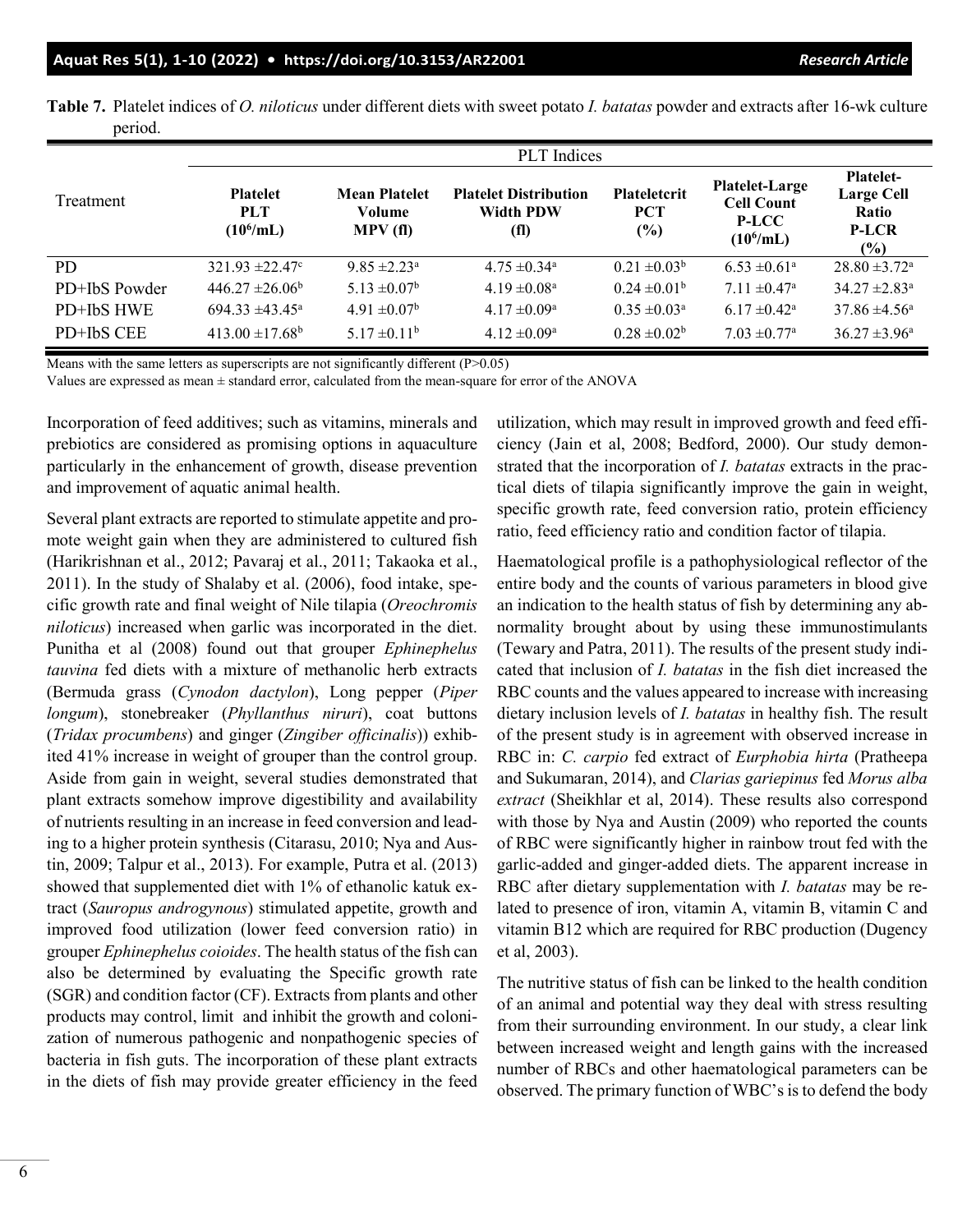against foreign pathogenic organisms. In the current study, the amount of WBC's, neutrophils, RBC's and hemoglobin concentration was greater in treatment 3 (PD+IbSPHWE) which confirms that this increase was the underplaying factor for the enhanced growth of the fish. Also, result of haematological profile of our study denotes that the health status of tilapia was at the optimal level as well as no or minimal infection or pathogenic activity in the fish body.

Hematological parameters are used to provide information about the health and physiological status of fish, feeding conditions and water quality in which they live (Fazio et al., 2013). WBC, RBC, Hct, and Hb values are particularly recommended on a routine basis to monitor the health of the stock in fish farms. In the previous study on the effects of herbal immunostimulants on hematology and the immune system, it has been reported that plants bioactive substances caused an increase in blood cells counts, and this triggered the immune system and enhanced a natural defense in distinct fish species (Nya and Austin, 2009a; Talpur et al., 2013; Ajeel and Faragi, 2013; Haghighi and Rohani, 2013).

### **Conclusion**

The study demonstrated that incorporation of *I. batatas* hot-water extract in the practical diets of *O. niloticus* is a potential feed ingredient that significantly improved the growth performance as evidenced by enhanced weight gain, reduced feed conversion ratio, increased protein and feed efficiency ratios. Moreover, the immunocompetence of *O. niloticus* is also improved as evidenced by the hematological profile. These results indicate that diets enriched with plant extracts have beneficial effects on fish health and enhance the immune system and hence they could play an important role in preventing disease outbreaks in aquaculture systems, thereby improving growth performance.

#### **Compliance with Ethical Standard**

**Conflict of interests:** The authors declare that for this article they have no actual, potential or perceived conflict of interests.

**Ethics committee approval:** Experimental design and fish handling of the current study had been approved by the Research Ethics Committee of Partido State University, Goa, Camarines Sur, Philippines.

**Funding disclosure:** The research work was supported by the University Research and Exploration Fund of Partido State University, Goa, Camarines Sur dated September 16, 2020.

**Acknowledgments:** The authors thank the Campus Dean of Partido State University Sagnay Campus for providing necessary infrastructure facility to carry out the work. The technical assistance of Mr. Jericho Encinas is likewise acknowledged.

**Disclosure:** -

### **References**

**Abd El‐Hakim, N.F., Ahmad, M.H., Azab, E.S., Lashien, M.S., Baghdady, E.S.**, **(2010)**. Response of Nile tilapia, *Oreochromis niloticus* to diets supplemented with different levels of fennel seeds meal (*Foeniculum vulgare*). *Abbassa‐International Journal for Aquaculture*, 3, 215-230.

**Abonyi, F.O., Iyi, E.O., Machebe, N.S. (2012)**. Effects of feeding sweet potato (*Ipomoea batatas*) leaves on growth performance and nutrient digestibility of rabbits. *African Journal of Biotechnology*, 11(15), 3709-3712. <https://doi.org/10.5897/AJB11.3103>

**Adewolu, M.A.**, **(2008)**. Potentials of Sweet potato *Ipomoea batatas* leaf meal as dietary ingredient for *Tilapia zilli* fingerlings. *Pakistan Journal of Nutrition*, 7(3), 444-449. <https://doi.org/10.3923/pjn.2008.444.449>

**Afuang W., Siddhuraju P., Becker K. (2003)**. Comparative nutritional evaluation of raw, methanol extracted residues and methanol extracts of moringa (*Moringa oleifera* Lam.) leaves on *Oreochromis niloticus*. *Aquaculture Research*, 34, 1147- 1159.

<https://doi.org/10.1046/j.1365-2109.2003.00920.x>

**Ajeel, S.G. and Al-Faragi, J.K. (2013).** Effect of ginger, *Zingiber officinale* and garlic, *Allium sativum* to enhance health of common carp, *Cyprinus carpio*. *The Iraqi Journal of Veterinary Medicine*, 37, 59-62. <https://doi.org/10.30539/iraqijvm.v37i1.332>

**An, L.V., (2004)**. Sweet potato leaves for growing pigs. Biomass yield, digestion and nutritive value. Doctor's thesis, Swedish University of Agriculture Sciences, pp: 49.

**Baleta, F.N., Lin, Y-C., Chen, Y-Y., Chen, J-C. Yeh, S-T. Putra, D.F., Huang, C-L. (2013)**. Efficacy of *Sargassum oligocystum* Extract on the Innate Immunity of White Shrimp *Li-*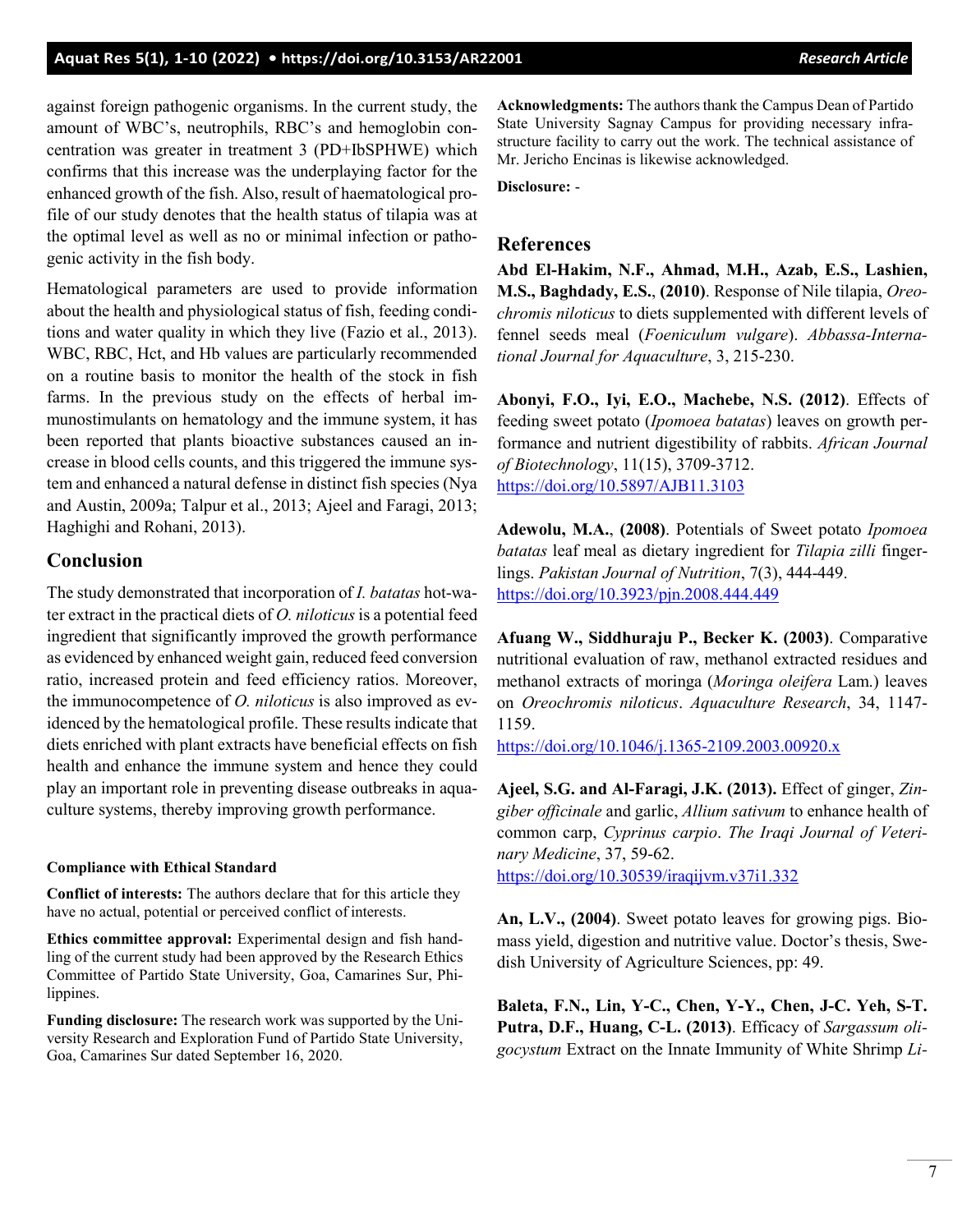*topenaeus vannamei* and its resistance against *Vibrio alginolyticus*. *Journal of the Fisheries Society of Taiwan*, 40(4), 241- 256.

**Bedford, M. (2000).** Removal of antibiotic growth promoters from poultry diets: implications and strategies to minimize subsequent problems. *Worlds Poultry Science Journal,* 56, 347- 365.

<https://doi.org/10.1079/WPS20000024>

**Citarasu, T. (2010)**. Herbal biomedicines: a new opportunity for aquaculture industry. *Aquaculture International*, 18, 403- 414.

<https://doi.org/10.1007/s10499-009-9253-7>

**Chakraborty, S.B., Hancz, C., (2011)**. Application of phytochemicals as immunostimulant, antipathogenic and antistress agents in finfish culture. *Reviews in Aquaculture* 3, 103-119. <https://doi.org/10.1111/j.1753-5131.2011.01048.x>

**De Silva, S., Anderson, T. (1995)**. *Fish Nutrition in Aquaculture*, first ed., Chapman and Hall, London.

**Dügenci, S.K., Arda, N., Candan, A. (2003).** Some medicinal plants as immunostimulant for fish. *Journal of Ethnopharmacology*, 88, 99-106**.**  [https://doi.org/10.1016/S0378-8741\(03\)00182-X](https://doi.org/10.1016/S0378-8741(03)00182-X)

**Ekenyem, B.U., Madubuike, F.N. (2006)**. An assessment of *Ipomoea asarifiolia* leaf meal as feed ingredient in broiler chick production. *Pakistan Journal of Nutrition*, 5, 46-50. <https://doi.org/10.3923/pjn.2006.46.50>

**Fazio, F., Marafioti, S., Torre, A., Sanfilippo, M., Panzera, M., Faggio, C. (2013).** Haematological and serum protein profiles of *Mugil cephalus*: effect of two different habitats. *Ichthyological Research*, 60(1), 36-42. <https://doi.org/10.1007/s10228-012-0303-1>

**Fujiki, K., Matsuyama, H., Yano, T. (1992)**. Effect of hotwater extracts from marine algae on resistance of carp and yellowtail against bacterial infections. *Science Bulletin*, Faculty of Agriculture. Kyushu University, 47, 137-141.

**Galina, J., Yin, G., Ardó, L., Jeney, Z. (2009)**. The use of immunostimulating herbs in fish. An overview of research. *Fish Physiology and Biochemistry*, 35, 669-676. <https://doi.org/10.1007/s10695-009-9304-z>

**Ganzon-Naret, E.S. (2014)**. Utilization of *Moringa oleifera* leaf meals as plant protein sources at different inclusion levels in fish meal based diets fed to *Lates calcarifer*, *ABAH Bioflux* 6(2), 158-167.

**Garg, C.K., Sahu, N.P, Shamna, N, Deo, A.D., Kumar, S., Maiti, M.K**. **(2019)**. Effect of dietary *Houttuynia cordata* leaf meal and leaf extract on the growth performance, nutrient utilization and expression of IGF‐I gene in *Labeo rohita*. *Aquaculture Nutrition*, 1110.

<https://doi.org/10.1111/anu.12891>

**Haghighi, M., Rohani, M.S. (2013).** The effects of powdered ginger, *Zingiber officinale* on the haematological and immunological parameters of rainbow trout *Oncorhynchus mykiss*. *Journal of Medicinal Plant and Herbal Therapy Research*, 1, 8-12.

**Harikrishnan, R., Balasundaram, C., Heo, M.S. (2012)**. Effect of *Inonotus obliquus* enriched diet on hematology, immune response, and disease protection in kelp grouper, *Epinephelus bruneus* against *Vibrio harveyi*. *Aquaculture*, 344-349, 48-53. <https://doi.org/10.1016/j.aquaculture.2012.03.010>

**Hevrøy, E., Espe, M., Waagbø, R., Sandnes, K., Ruud, M., Hemre**, **G.I. (2005)**. Nutrient utilization in Atlantic salmon (*Salmo salar* L.) fed increased levels of fish protein hydrolysate during a period of fast growth. *Aquaculture Nutrition*, 11, 301- 313.

<https://doi.org/10.1111/j.1365-2095.2005.00357.x>

**Hong, N.T.T., Wanapat, M., Wachirapakorn, C.K.P., Rowlinson, P. (2003).** Effect of timing of initial cutting and subsequent cutting on yields and chemical compositions of cassava hay and its supplementation on lactating dairy cows. *Asian- Australian Journal of Animal Science*, 16, 1763-1769. <https://doi.org/10.5713/ajas.2003.1763>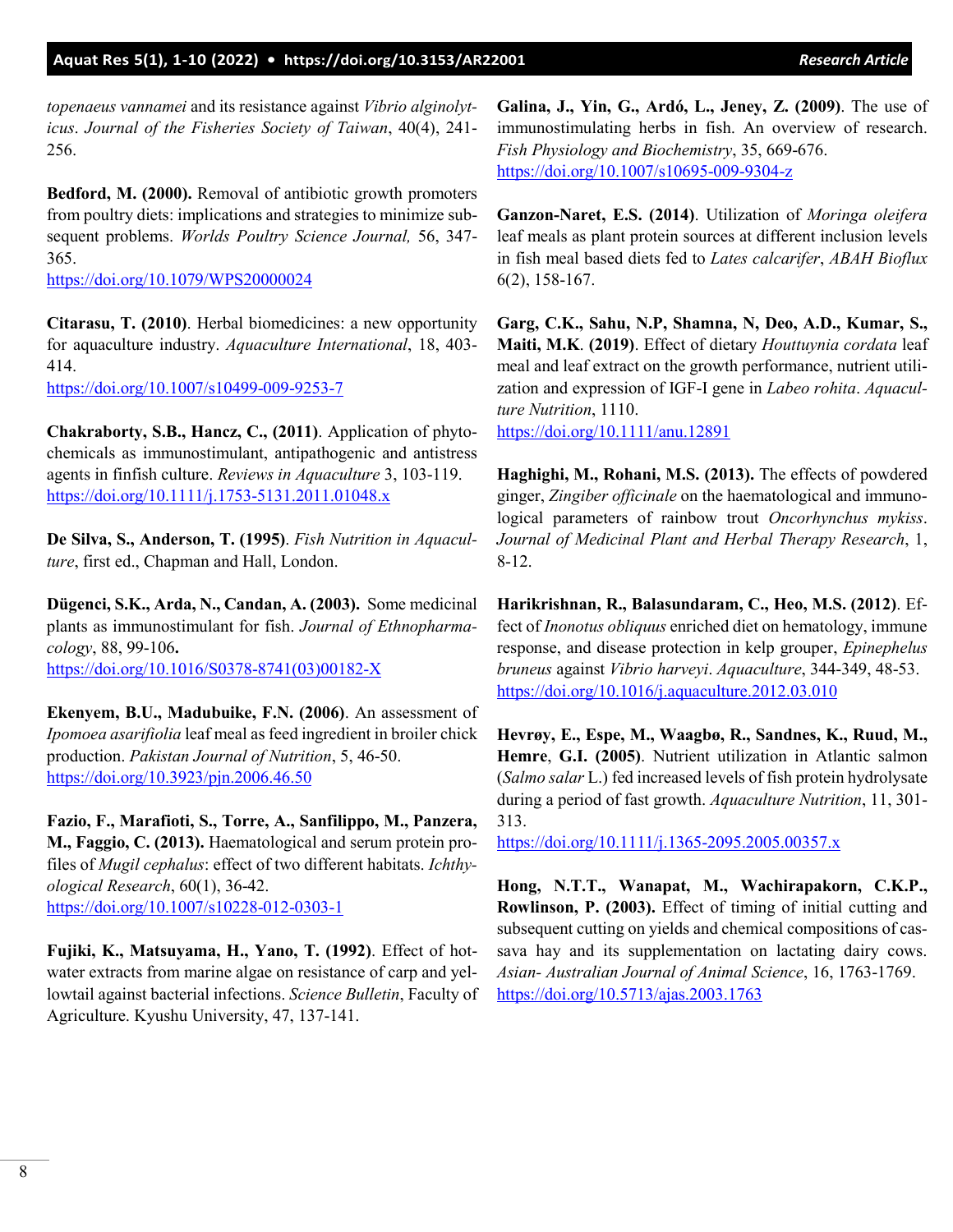**Hou, W.Y., Chen, J.C**., **(2005).** The immunostimulatory effect of the hot-water extract of *G. tenuistipitata* on the white shrimp *L. vannamei* and its resistance against *V. alginolyticus*. *Fish and Shellfish Immunology*, 19, 127-138. <https://doi.org/10.1016/j.fsi.2004.11.009>

**Ishida, H., H. Suzuno, N. Sugiyama, S. Imami, T. Tadokoro and A. Meakawa**, **(2000)**. Nutritive value on chemical components of leaves, stalks and stem of sweet potato (*Ipomoea batatas* Poir). *Food Chemistry*, 68, 359-367. [https://doi.org/10.1016/S0308-8146\(99\)00206-X](https://doi.org/10.1016/S0308-8146(99)00206-X)

**Jafarian, H., T.G. Azari, A.A. Kamali, M. Soltani, R.M. Habibi**, **(2007)**. The use of probiotic *Bacillus* bioencapsulated with *Artemia urmiana* nauplii for the growth and survival in *Acipenser persicus* larvae. *Agriculture Science and Natural Resources*, 14, 77-87.

**Jain, M., Ganju, L., Katiyal, A., Padwad, Y., Mishra, K.P., Chanda, S. (2008).** Effect of *Hippophae rhamnoides* leaf extract against *Dengue* virus infection in human blood-derived macrophages. *Phytomedication,* 15, 793-799. <https://doi.org/10.1016/j.phymed.2008.04.017>

**Kaleeswaran, B., Ilavenil, S., Ravikumar, S**., **(2011)**. Growth response, feed conversion ratio and antiprotease activity of *Cynodon dactylon* (L.) mixed diet in *Catla catla*. *Journal of Animal and Veterinary Advances*, 10, 511-517. <https://doi.org/10.3923/javaa.2011.511.517>

**Labh, S.N., Shakya, S.R., Gupta, S.K., Kumar, N., Kayastha, B.L. (2017)**. Effects of lapsi fruits (*Choerospondias axillaris* Roxburgh, 1832) on immunity and survival of juvenile tilapia (Oreochromis niloticus Linnaeus, 1758) infected with *Aeromonas hydrophila*. *International Journal of Fauna and Biological Studies*, 5, 571-577.

**Li, P., Lewis, D.H., Galtin, D.M. (2004**). Dietary oligonucleotides from yeast RNA influence immune responses and resistance of hybrid striped bass (*Morone chrysops* x *Morone saxatilis*) to *Streptococcus iniae* infection. *Fish and Shellfish Immunology*, 16, 561-569. <https://doi.org/10.1016/j.fsi.2003.09.005>

**Noori, A., Nasir, Amar, Y., Jassim, A. (2013)**. Effect of different dietary proteins and fats on some biochemical blood parametrs in common carp fingerlings (*Cyprinus carpio*) reared in floating cages. *Asian Journal of Experimental Biological Sciences,* 4, 293-298.

**Nya, E., Austin, B. (2009).** Use of dietary ginger, *Zingiber officinale* Roscoe, as an immunostimulant to control *Aeromonas hydrophila* infections in rainbow trout, *Oncorhynchus mykiss*. *Journal of Fish Diseases*, 32, 971-977. <https://doi.org/10.1111/j.1365-2761.2009.01101.x>

**Olmedo Sanchez, J.A., Curiel Flores, A., Orozco, J.R. (2009)**. The effect of a herbal growth promoter feed additive on shrimp performance. *Research Journal of Biological Sciences*, 4, 1022-1024.

**Pavaraj, M., Balasubramanian, V., Baskaran, S., Ramasamy, P. (2011)**. Development of immunity by extract of medicinal plant *Ocimum sanctum* on common carp *Cyprinus carpio* (L.). *Research Journal of Immunology*, 4, 12-18. <https://doi.org/10.3923/rji.2011.12.18>

**Pratheepa, V., Sukumaran, N. (2014).** Effect of *Euphorbia hirta* plant leaf extract on immunostimulant response of *Aeromonas hydrophila* infected *Cyprinus carpio*. *Peer Journal* 2, e671.

<https://doi.org/10.7717/peerj.671>

**Punitha, S.M.J., Babu, M.M., Sivaram, V., Shankar, V.S., Dhas, S.A., Mahesh, T.C., Immanuel, G., Citarasu, T., (2008).** Immunostimulating influence of herbal biomedicines on non- specific immunity in Grouper *Epinephelus tauvina* juvenile against *Vibrio harveyi* in- fection. Aquaculture International 16, 511-523.

<https://doi.org/10.1007/s10499-007-9162-6>

**Putra, A., Santoso, U., Lee, M.-C., Nan, F.-H. (2013)**. Effects of dietary katuk leaf extract on growth performance, feeding behavior and water quality of grouper *Epinephelus coioides*. *Aceh International Journal of Science and Technology*, 2, 17- 25.